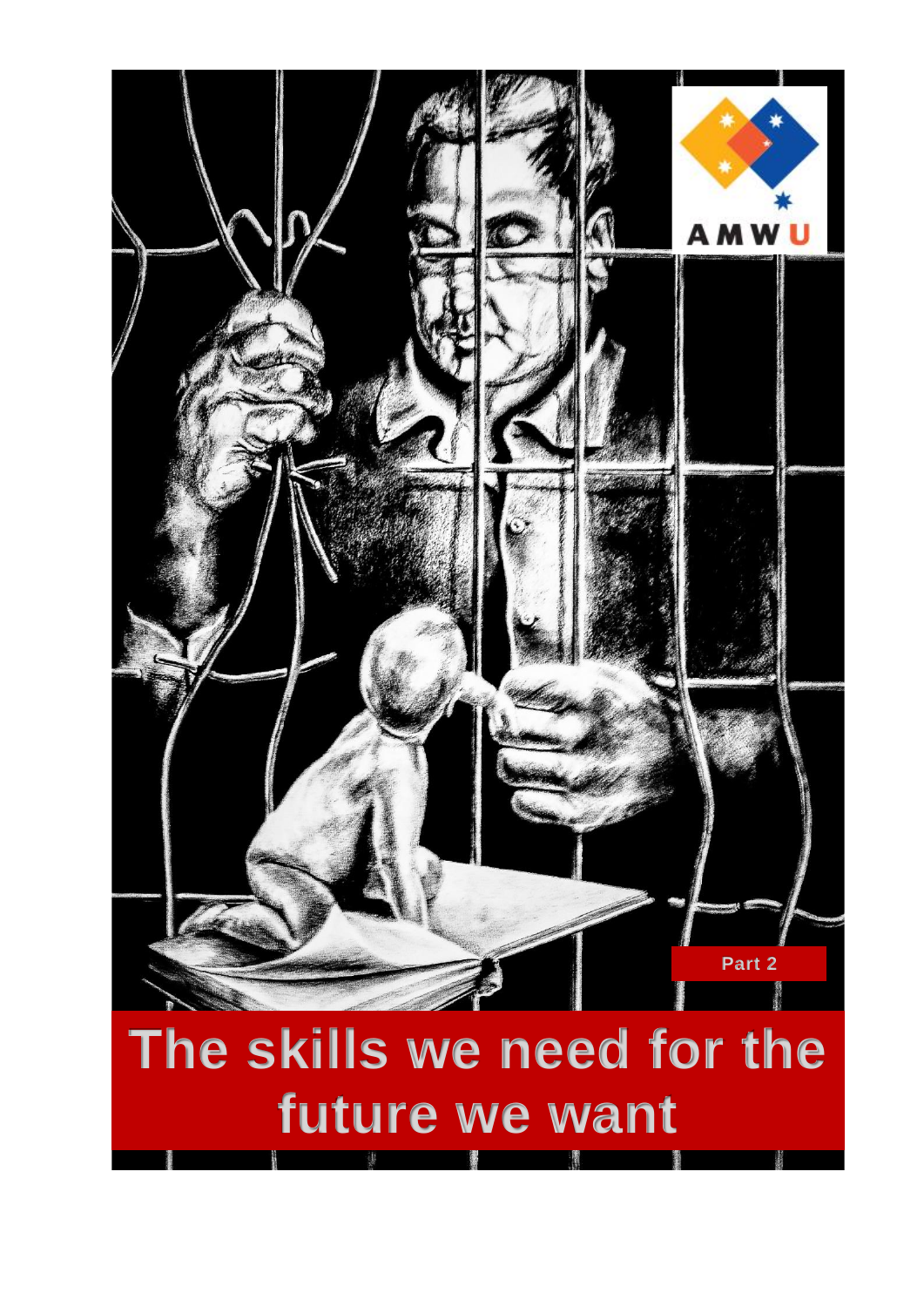

**Andrew Dettmer**

Andrew Dettmer is the National President of the Australian Manufacturing Workers' Union. He was previously the State Secretary of the Queensland/NT Branch of the union. He has been an official of the AMWU since 1988.

He is a member of the Board of TAFE Queensland and was Chair of Manufacturing Skills Queensland, a member of the board of QMI Solutions and a member of ICN Queensland, Construction Skills Queensland, the Queensland Training and Employment Recognition Council, and Skills Queensland. Andrew has been involved in Australian Industry Participation policy and vocational education and training policy for many years.

He was a board member on the Australian Workforce and Productivity Agency, prior to its abolition.



Ian Curry is the National Coordinator: Skills, Training & Apprenticeships for the Australian Manufacturing Workers' Union (AMWU). He has national responsibility for managing the AMWU's policy development and its engagement with the national training system and the structures that underpin it.

**Ian Curry**

He is a director of the NCVER and Manufacturing Skills Australia, Chair of the SA Food & Beverage Development Fund, and a member of the Board of the Adelaide Training & Employment Centre. Ian has a long history of activism within the training system and has served on a number of ministerial inquiries as well as many state and national regulatory and advisory bodies. He is a member of five Training Package IRCs including the IRC responsible for the Manufacturing & Engineering Training Package.

Cover Art The cover art was created by AMWU Member John Lean as part of a series commissioned by the AMWU in the early 1990's to represent the struggle of workers in the period of traumatic change they confronted following the opening up of the Australian economy and the restructuring of industrial relations.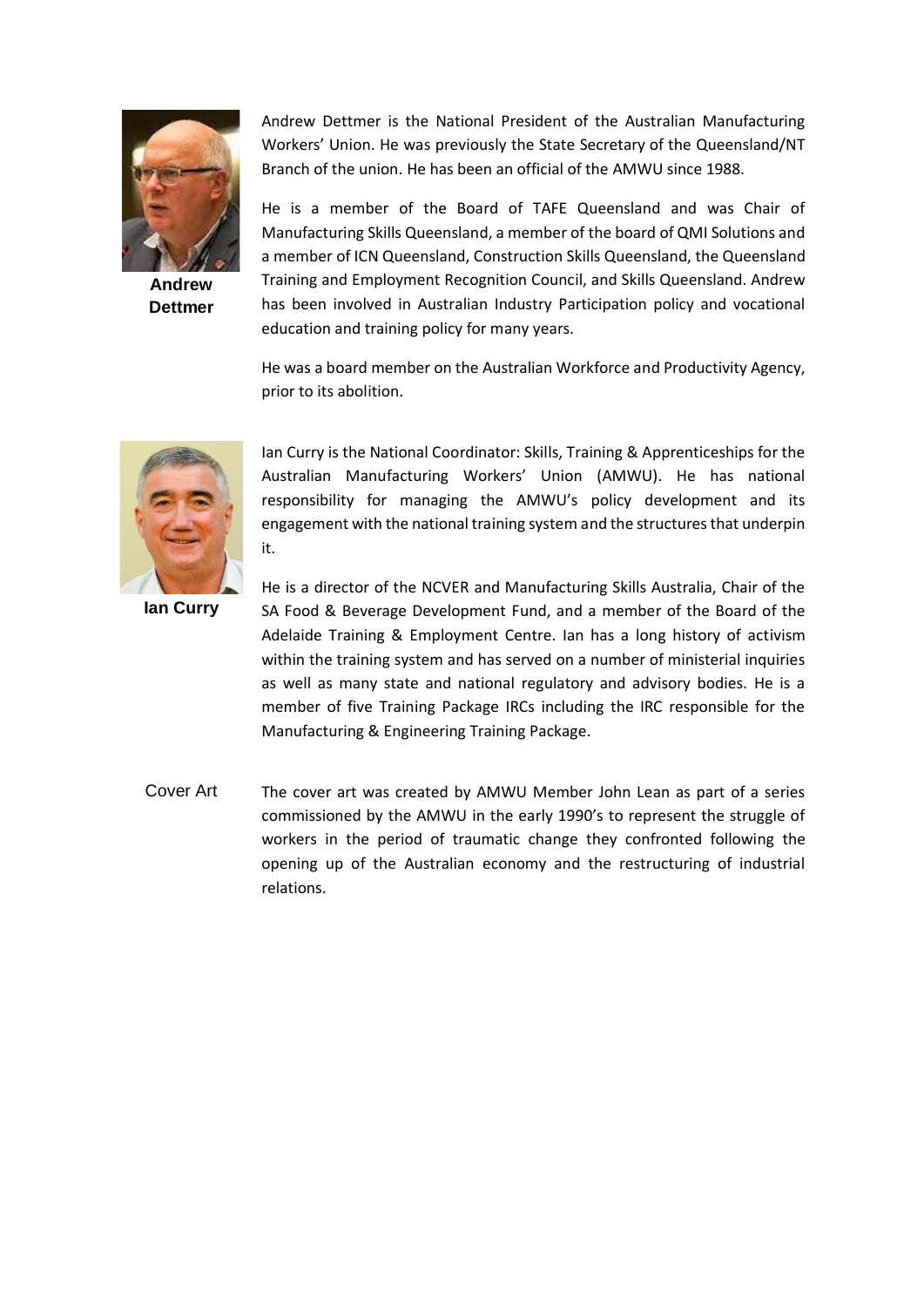# **The skills we need for the future we want: Part 2**

This paper represents the second of a 2 part series designed to interpose a manufacturing workers' union view into the debate about the future of Australia's vocational education & training (VET) system. The debate comes at a time when crucial decisions are being contemplated that will shape the system for years to come.

The environment is dynamic and beset by social and economic upheaval. The COVID-19 pandemic, a climate emergency, and re-emerging skills shortages are having an enormous impact. A pandemicinspired collapse in the availability of temporary skilled migrant workers has laid bare some fundamental weaknesses in our skills and workforce development architecture.

It is crucial that the decisions we make about reforming our VET system are the right decisions, made for the right reasons.

Part 1 dealt with the importance of having a clear and unambiguous shared understanding of the primary purpose of the VET system in Australia. It recognised and called for the need to restore certainty and confidence in the system, as a matter of grave urgency.

This paper deals with the AMWU's views on how fitness-for-purpose, certainty and confidence in the training system can and must be rebuilt as a precondition to creating the skilled workforce we need, to achieve the future we want.

# **Part 2: In whose interests?**

In our first paper, themed "What problem are we trying to solve?", we expressed our deep concern that:

*"The most succinct description of the problem with VET is illustrated by a Productivity Commission finding that 85.1% of people engage with the VET system 'for employment related reasons', yet only 17.8% are employed at a higher skill level after training.<sup>1</sup>*

*This sad fact indicates that our VET system, after almost a decade of 'reform' - fiddling with a veritable infestation of solutions ranging from national training entitlements, income contingent loans schemes, flirtations with fully institutionalised delivery, skill sets, and 'micro-credentials' is still not producing higher skilled employment outcomes for most students and workers."*

The VET system is failing students. They are not getting the employment related skills they signed up for. Nor are employers getting what they require from VET.

In 2012 Innes Willox from the AiGroup observed that:

*'Despite years of attention from policy makers, persistent and often crippling skill shortages are still frequently cited as the number one constraint facing business.'*

<sup>1</sup> [Productivity Commission Report on Government Services 2020 page 5.1 & 5.22](https://www.pc.gov.au/research/ongoing/report-on-government-services/2020/child-care-education-and-training/vocational-education-and-training)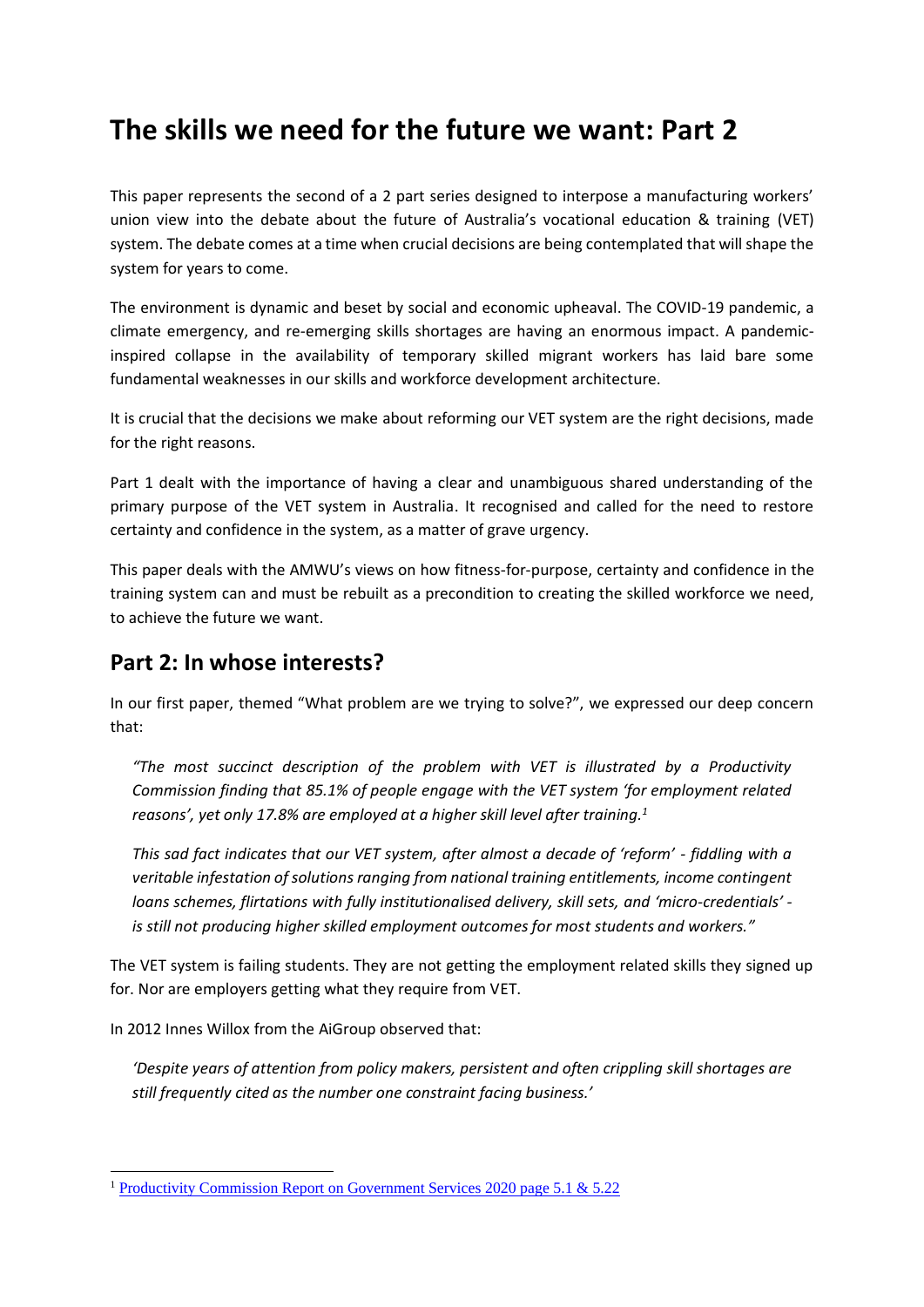Employer organisations have continued to point to skills shortages as being a persistent and critical constraint on growth.

If you wanted to be glib, you might think that decades of so-called reform appear to have led us back to where we started.

#### **Something really does have to give!**

The reforms to our training system, championed by industry and governments in the late1980's and early 1990's, collectively known as the National Training Reform Agenda, made a virtue of putting skills and workforce development at the centre of what had been an industrial relations system wracked with narrow thinking and confrontation.

The agenda was bold and unashamedly industrial and economic. It was about building capability and capacity in the Australian economy at a time of stagnation, disputation, and declining prospects for many industries. The reforms were enacted under the watchful eye of the Australian Industrial Relations Commission, and their impact agreed between the ACTU and employer organisations. They occurred and had their origin in the context of the economic reforms of the Hawke/Keating government. They ushered in a new mentality geared to joint efforts by the previously warring industrial tribes, and government, to improve productivity, efficiency, and the international competitiveness of industry. In effect, the enhanced skills and knowledge of workers was our contribution to the great productivity leap which commenced from that time. It meant that the investments in new technology would be able to utilised and exploited by an upskilled, committed workforce.

The reforms were heavily dependent on growing skills and capability Of necessity, they had regard to the weaknesses of the then-existing training system. (See Part 1 for a broader analysis of these issues.)

The core of the reforms was the creation of a workforce with the skills required to achieve the tripartite aims of the industrial parties and government, towards a better and more productive Australia. It was to better position industry in a rapidly changing global environment, and at a time of substantial deficits in both industry capability and balance of payments. It was to improve productivity as well as to create better paid and more secure jobs.

The system created was designed to pivot to cater for the skilling needs of industry and workers. But this wasn't just about trade and technical workers who enjoyed relatively easy access to formal vocational training; it was also about those workers who had previously not enjoyed such access to formal training nor processes to have their skills recognised.

It's hard to believe or recall in these increasingly divisive times, but genuine bipartisan industry leadership was the key to gaining support across industries - employers both large and small, unions, and across all levels of the workforce.

In the belief that the hard work and trust created through this process would endure, the trade union movement took a chance and led change along with key employer organisations and government. As noted above, this change occurred at a time of significant economic and social disruption, and it would have been easy for unions to reflexively oppose collaborating with employers over such complex and difficult challenges. One of the early major achievements was gaining a consensus between industries,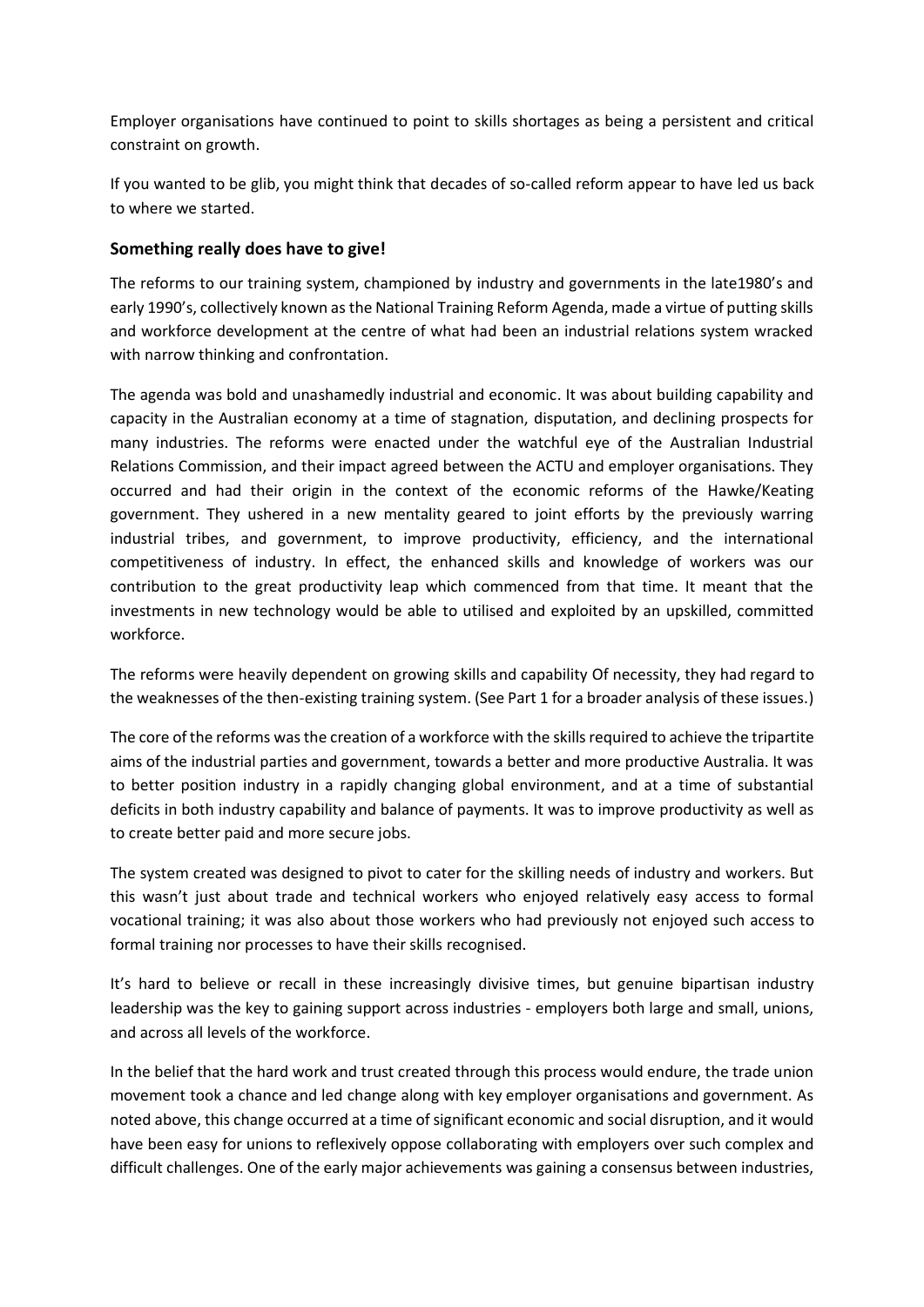employer organisations and unions, who were often in conflict, that consistent industry level approaches were more likely to succeed. In this spirit of consensus, we put our collective shoulders to the wheel.

The circumstances confronting Australian industry today are not that dissimilar to those of the mid to late 1980s in some ways. The responses of governments, sadly, have been very different.

Fast forward 30 odd years from the 1980s and the tripartite commitment so important to the success of the reformed vocational education & training system has become disrupted by the ideological obsession of governments with competition, market forces and choice as (misdirected) ends in themselves. The trust which unions showed in the bona fides of governments and employers to deal fairly and equitably with issues has been repaid with continued assaults on union's right to organise and continued attempts to remove the voices of workers from the skills debate.

Nobody expected the Accord processes first negotiated in 1982 to outlive a Labor Government. In fact, by 1990 the Accord was symbolic rather than real in its actual impact on industrial relations. This was emphasised by the transition to so-called enterprise bargaining beginning in 1991. But these days the system's primary purpose no longer appears to be contributing to nation-building efforts. The creation of skilled and adaptable workers and the quality employment which goes with it has disappeared. Along with the loss of that sense of purpose, we have also lost the public good (and confidence) that used to be produced in return for the massive (if declining) amounts of taxpayer funding which are pumped into the system every year.

There is no doubt that a skilled and adaptable workforce, productively deploying its skills in the economy, represents a high value public good that is worthy of public investment in vocational education & training.

Investment in VET generally has been reduced to miserable levels. Allied to this such funds as are available are often misdirected or driven by ideological considerations. The extent of the transfer of VET funding to for-profit private providers at the expense of the publicly owned TAFE network is a disgrace. For-profit VET providers have consistently failed to meet their obligation to produce graduates whose skills meet industry standards and represent an affront to hard working taxpayers.

Taxpayers are entitled to demand a better return on their investment.

#### **In whose interests?**

Governments always love to talk in terms of 'industry leadership,' as if industry is in charge of vocational education & training and standards. The lived experience of workers and many employers over the last 15 years or so has not seen much by way of actual leadership. Too often, bureaucrats, whose wisdom is often augmented or even substituted by highly-paid consultants, tell industry what they will have. Meanwhile the weaknesses of Federation play out with the Commonwealth, States and Territories preferencing their desire to control the system over the needs of industry, students, and the broader community.

Increasingly, in this polarised political environment, some governments have come to define 'industry' in incredibly narrow terms as meaning individual employers.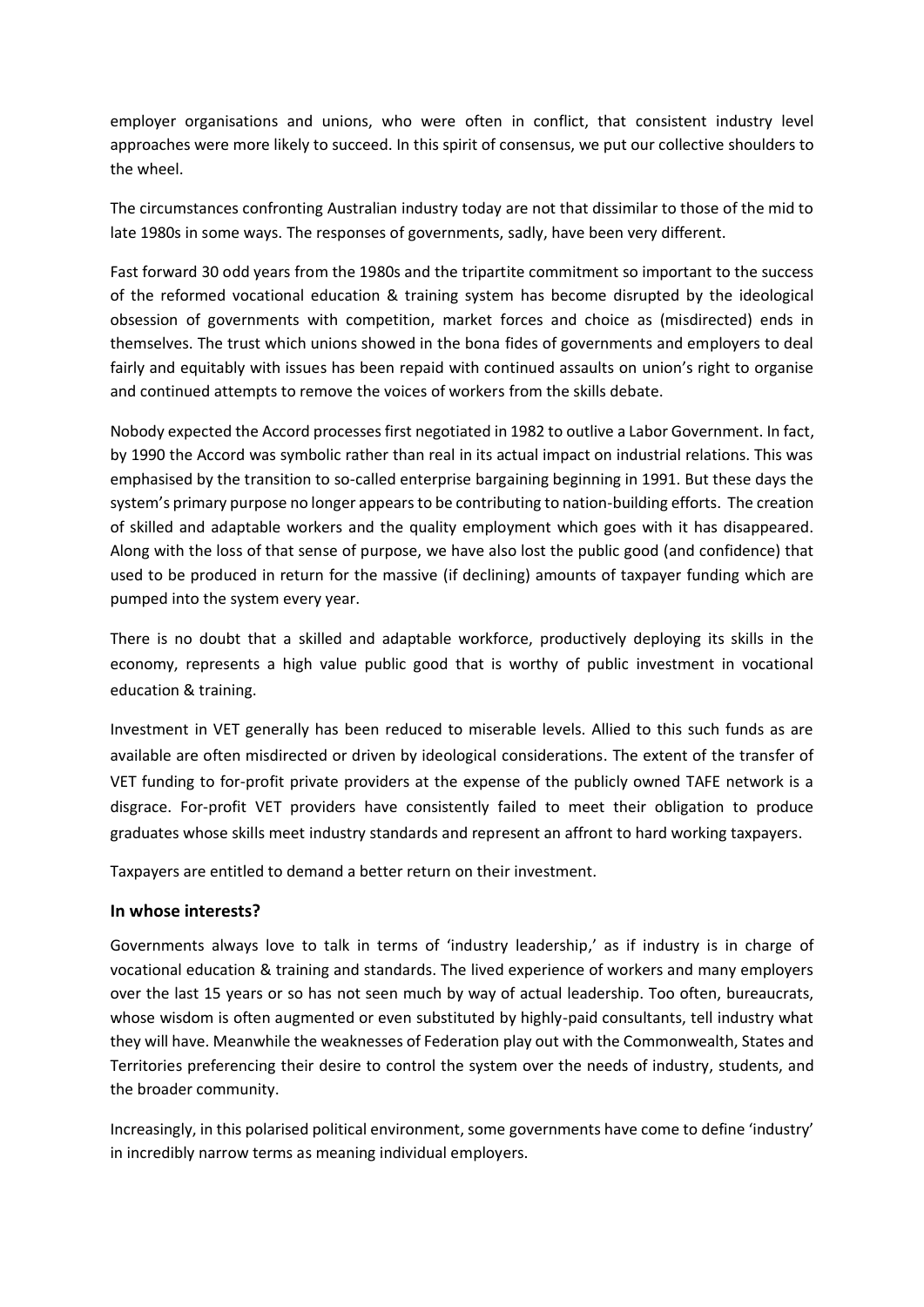It is generally accepted that the publicly funded training system exists to produce a public good. The AMWU shares that opinion. This is best characterised as individual skilled workers combining to form a workforce, productively employed across the broader economy with skills that are relevant, portable and transferable. Skills that enable the individual to not only work in their current position but to enable broader employment and career mobility based on those skills.

A person, trained only to meet the immediate narrow interests of an individual employer, represents crass corporate welfare that is not worthy of public funding.

It is worthwhile noting in passing that it is the student who is the actual customer of the training system not the employer. In an environment where students are often expected to complete VET qualifications before they enter the workplace, this can be forgotten. Employers may be crucial to the operations of the VET system, but at the end of the day, they are the consumer of the skills produced by it, not the customer.

#### **More 'Reform'**

The qualification reform process currently underway is just the latest example of the incessant meddling in the system that has generated ongoing confusion, reform fatigue, risk aversion and, more importantly, a distinct lack of fitness-for-purpose.

Views about the purpose of the VET system now vary wildly depending on whether you come to the debate as one of 8 State or Territory governments, the federal government, a regulator, a training provider, an employer, a student or one of the myriad other 'stakeholders' with vested interests.

The resultant lack of certainty is driving a growing hesitancy about engagement with nationally recognised training on the part of industry (employers and workers), and students.

Like some bizarre parody of the excesses of the Soviet Union, regulators are fixated on the requirement that everything conform to an artificially constructed one-size-fits-all template definition of a 'Training Product', rather than the needs of industry and students. Instead, the starting point should be the skill and knowledge requirements of the job or occupation, in language that the industry stakeholders understand, and with a verifiable industrial outcome in the shape of an award or other recognised classification level.

Qualification reform is a third or fourth order issue, yet States, Territories and the Commonwealth attach an extraordinary level of importance to it. Industries and prospective workers are more interested in ensuring that, if they engage with formal training, the outcome will 'qualify' them for the employment aspiration they are pursuing.

We say that, rather than starting the conversation with what a qualification should look like, perhaps it's time to start the conversation with what the skills and capability requirements for the job or occupation look like.

# **Industry Leadership**

Yet again, the Commonwealth has chosen the holiday season and the lead up to a series of elections to engage in yet another round of consultations about the VET system. Our fear is that this will be yet another exercise in piecemeal approaches. In our view this problem can only be addressed holistically.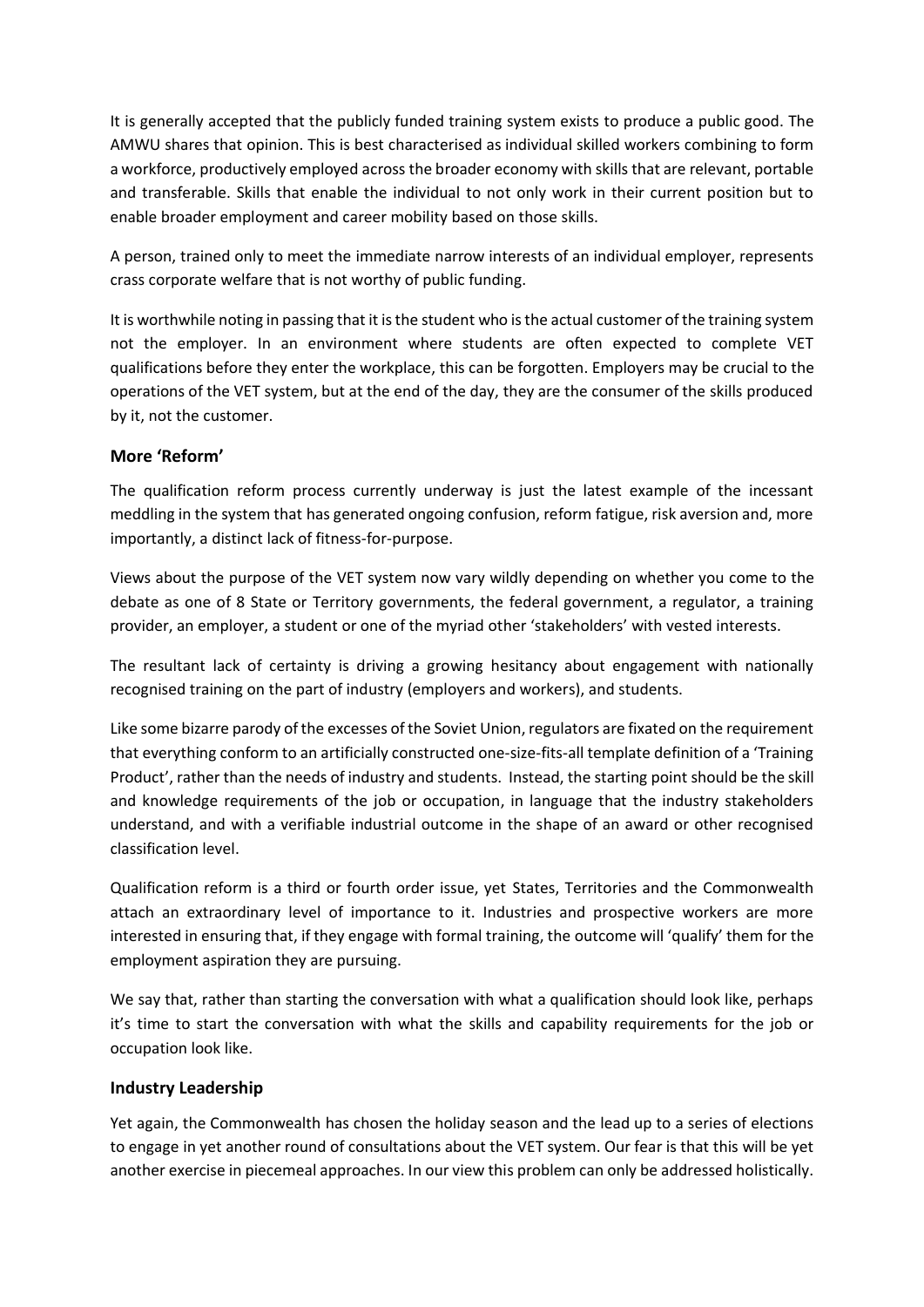VET cannot solve problems which originate outside the training sphere. In all cases VET must come from a perspective based on clarity *of* purpose and fitness-*for*-purpose.

Industry (employers, unions and workers) are without question the best source of advice about the skills and workforce development needs of their own industry. Industry must be allowed to lead in setting the standards for those jobs that are suited to the establishment of an Occupational Standard.

Any reform proposals for defining occupational standards, and the collaboration with training professionals over what it takes to produce skilled workers, must be genuinely led by industry.

The current approach of the Commonwealth represents 'more of the same'. As we know, if you always do what you've always done, you will always get what you always got. Leaving the establishment of bodies to be formed to determine occupational standards and provide intelligence about industry level skills and work force development requirements to a random expression of interest process that does not prioritise legitimate representation of industry by legitimate representative industry bodies will be leaving it to the market yet again. In the meantime, valuable exercises such as the Digital Transformation Skills Strategy<sup>2</sup> languish because there are only limited ways for such strategies to negotiate the thickets of bureaucracy before they lose currency and momentum.

The weaknesses of the Commonwealth's approach have played out in the failed experiment with Skills Services Organisations and Industry Reference Committees.

The arbitrary alignment of 'industry sectors' to the Commonwealth's proposed Clusters model based on flawed ANZSIC and ANZCO codes is flawed and counterproductive.

The AMWU believes in and remains steadfastly committed to the establishment of a truly national training system, with bipartisan definition of the skills and knowledge requirements for jobs and occupations. That does not however automatically translate to a belief that Training Package qualifications or other formal educational credentials are necessarily appropriate or desirable for every job or occupation.

Not every job can be defined in terms that are consistent enough to warrant a formal national Occupational Standard. It is important to consider whether it is ever in the public interest for public funding to be directed to training that is specifically designed to meet only the narrow interests of an individual employer. In the AMWU's view, training courses should only ever attract public funding if they lead to nationally-recognised accreditation and align to an industry-endorsed occupational profile.

The tensions between consistency, transferability, and portability, on the one hand, and competition, specialisation, choice, and flexibility on the other, need to be reconciled; at the very least, the tension should be recognised, and not papered over. As we argue above, competition and flexibility are seen as the litmus test for public support. Yet the public interest is best served by supporting high quality delivery and assessment that delivers in turn consistent, transferable, and portable skills that meet the standard defined by industry for the occupation.

<sup>&</sup>lt;sup>2</sup> The Learning Country – Digital Transformation Skills Strategy (digitalskillsformation.org.au )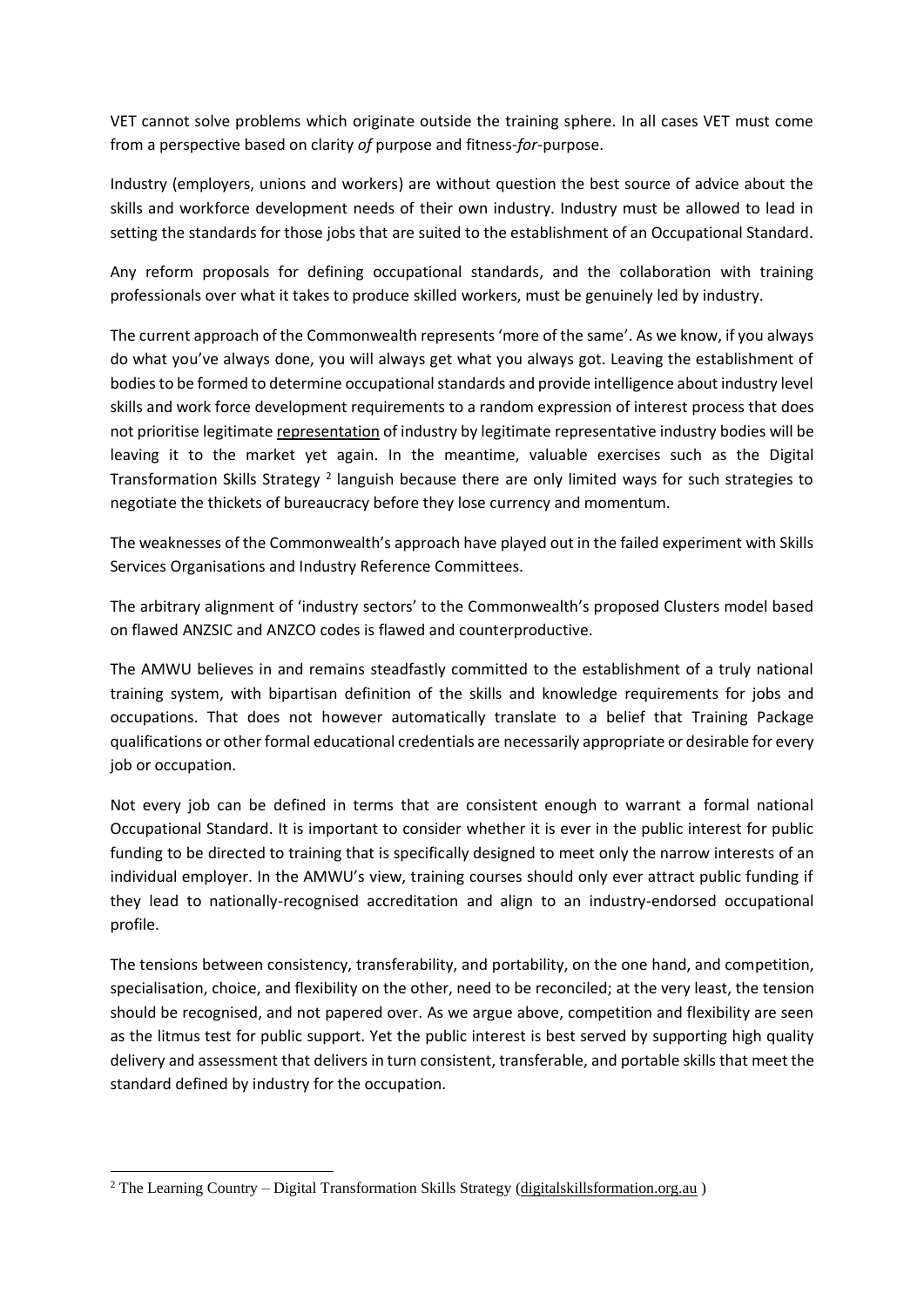The reforms being proposed in the leadup to the next election must not be yet another quick fix. They should not be confined to rearranging previously cobbled-together committees and entities and requiring them to develop standards that meet neat educationalist views of qualification frameworks. The reforms must fundamentally alter the paradigm. They must encourage genuine industry leadership in setting occupational standards for those occupations where such a standard is warranted.

### **Occupational Profiling**

We welcome the introduction of language like 'occupational standard' and 'training standard' into the VET lexicon as part of the national skills reform conversation. That language better reflects the requirements for industry. The concern, of course, is that skills ministers will succumb to micromanaging the definitions for both and force them to conform to an educationalist view, rather than a practical industry-led view, of how they should be constructed.

Many of the weaknesses in the current system stem from attempts to use competency standards as the basis of regulating and funding the delivery and assessment of vocational education & training programs. Competency standards were not designed for this purpose; rather, they were designed to be packaged holistically, to reflect the application of knowledge and skills required in the workplace. They were not designed to be used on a unit of competency by unit of competency basis.

The fragmented and transactional nature of regulation, funding, and delivery and assessment (again, unit of competency, by unit of competency) has done great damage to the capacity of professional vocational educators to build proper pedagogy into learning methodologies. This is the only way to ensure that graduates have the cognitive, critical thinking and collaborative skills required to thrive, and which are becoming essential in the digital workplace.

Our need is for a whole that is greater than the sum of its parts. Any approach that delivers and assesses units of competency in isolation dooms those parts to remain fragmented and partial.

A vocational education & training system that trains people only in the knowledge and skills they need to perform narrowly defined work is similarly unworthy of public funding. Generic problem solving, critical analysis and other cognitive skills are required to transform technically proficient students into skilled workers Sadly, funding and regulatory settings constrain training packages from adequately defining the challenges of digitisation, automation, technology convergence and innovation so important to our immediate future. Many of those capabilities are simply not able to be properly defined in individual units of competency.

In addition, policy makers in the VET system appear to assume that the only use of competency standards and training packages is as a basis for delivery of training programs. Competency standards can be the basis for work organisation and job design. There is  $-$  or should be  $-$  a direct relationship between competency and classification & pay, as deliberately intended in the industrial and training reforms of the 80's & 90's. Such a connection can only be ignored either through sloppy thinking or ideology.

The key accompaniments to competency-based training - Recognition of Prior Learning, Trade Recognition and workplace training & assessment - have all been sidelined by the regulatory and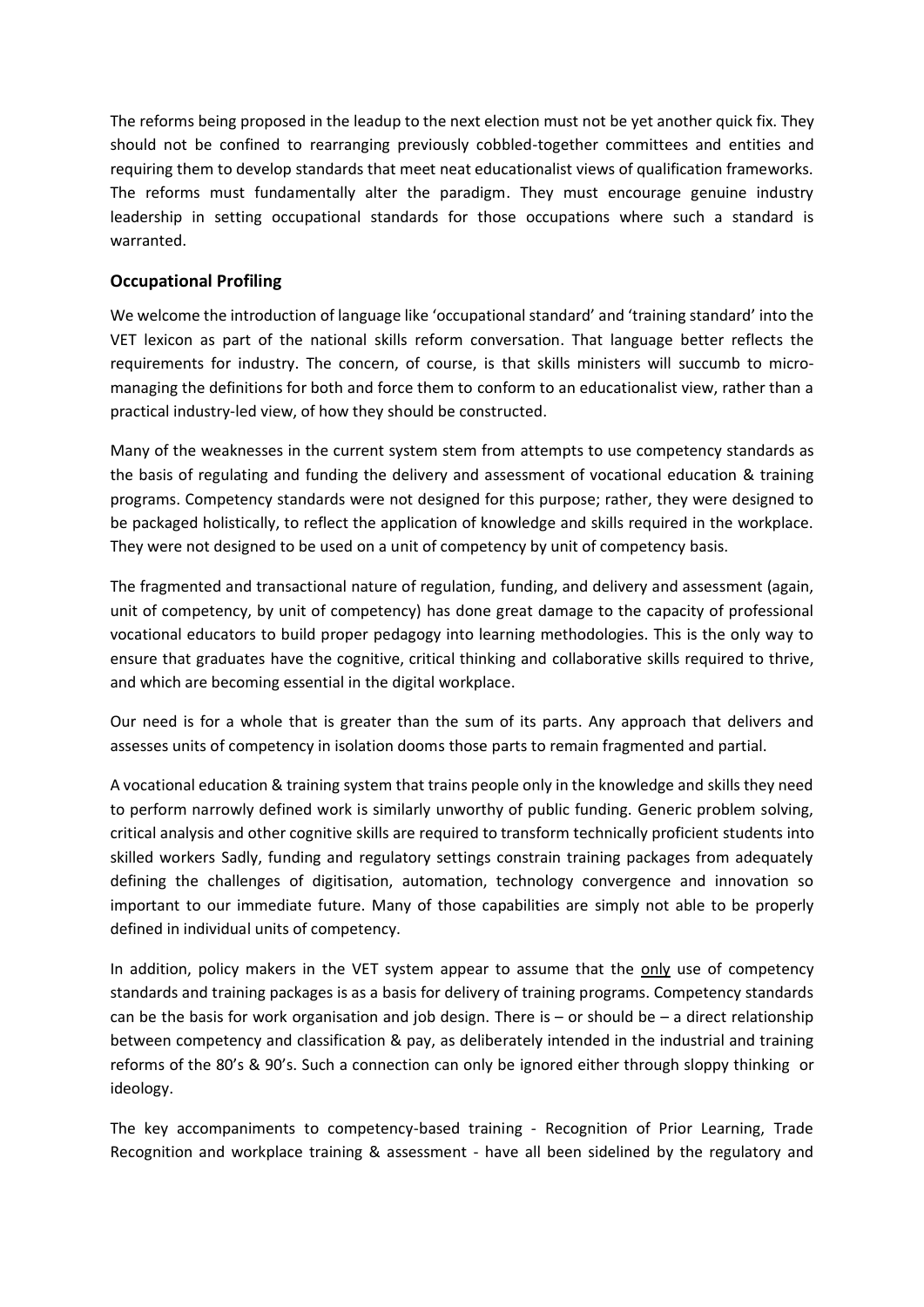funding preference for formal training delivery by registered training providers. And for them, the big money is not to be made in doing RPL or trade recognition.

There are still a significant proportion of highly skilled workers without formal qualifications in the workforce who develop their skills experientially and/or through workplace training, much of it unaccredited. The costs and bureaucracy associated with having to enrol in a formal qualification with a Registered Training Provider in order to access validation of their existing skills are a major disincentive. This despite skills recognition being a major goal of the move to a competency standard as the basis for work organisation, job design and classification & pay systems in the first place.

The role of workplace delivery and assessment has been all but wiped out. Regulators attempt to deal with the unconscionable behaviour of some rogue providers by 'raising the barriers to entry' and being seen as the 'tough cop on the beat.' This occurs at the expense of the original goal under the National Training Reform Agenda of making formal training and skills recognition more accessible.

The reforms of the 1980's were not intended to merely alter the way we train people. They were intended to fundamentally alter the industrial and economic landscape of the country. They breathed life into our aspiration to build more dynamic, productive and competitive industries keen to compete on an international basis. The productivity boom which occurred following the 1990-91 recession can in large part be attributed to these reforms, as well as the cooperative industrial arrangements and investments in new technologies which occurred.

The Commonwealth, joined by the States and Territories, are united in their pursuit of more 'training places' and 'enrolments.' Instead of driving productivity improvement and innovation they have frustrated the efforts of industry to set effective occupational standards.

The focus on the narrow needs of individual employers has fed a massive proliferation of training products many of which read like standard operating procedures for narrow specialised tasks. They have little regard to the portability and transferability of skills that we need to create an agile and mobile workforce.

For some years now, the AMWU has been proposing the establishment of 'Occupational Profiles.' Based on a number of components, these would include an occupational standard and a collaboratively developed national industry framework curriculum or training standard.

Our proposals stem from our growing concern that graduates of the training system are not able to put their skills to work in their intended occupation or vocation. Recognised trades and like descriptions mean something; most workers and most employers know what a person qualified as a fitter or electrician does. By creating "associates" and others who become "qualified" for a particular employer, the important shorthand of Australia's industrial landscape is individualized to the needs of a particular employer or even a particular process. Through the introduction of "stacked" competencies a worker's skills need only be recognised by individual employers who could insist that the worker meet the standard expected in that workplace. Such workers would not be given the broad vocational education so important to building their effectiveness as both workers and citizens.

The disconnect between the training being delivered and the capability required in the occupation is growing because we do not have an effective mechanism to properly connect them.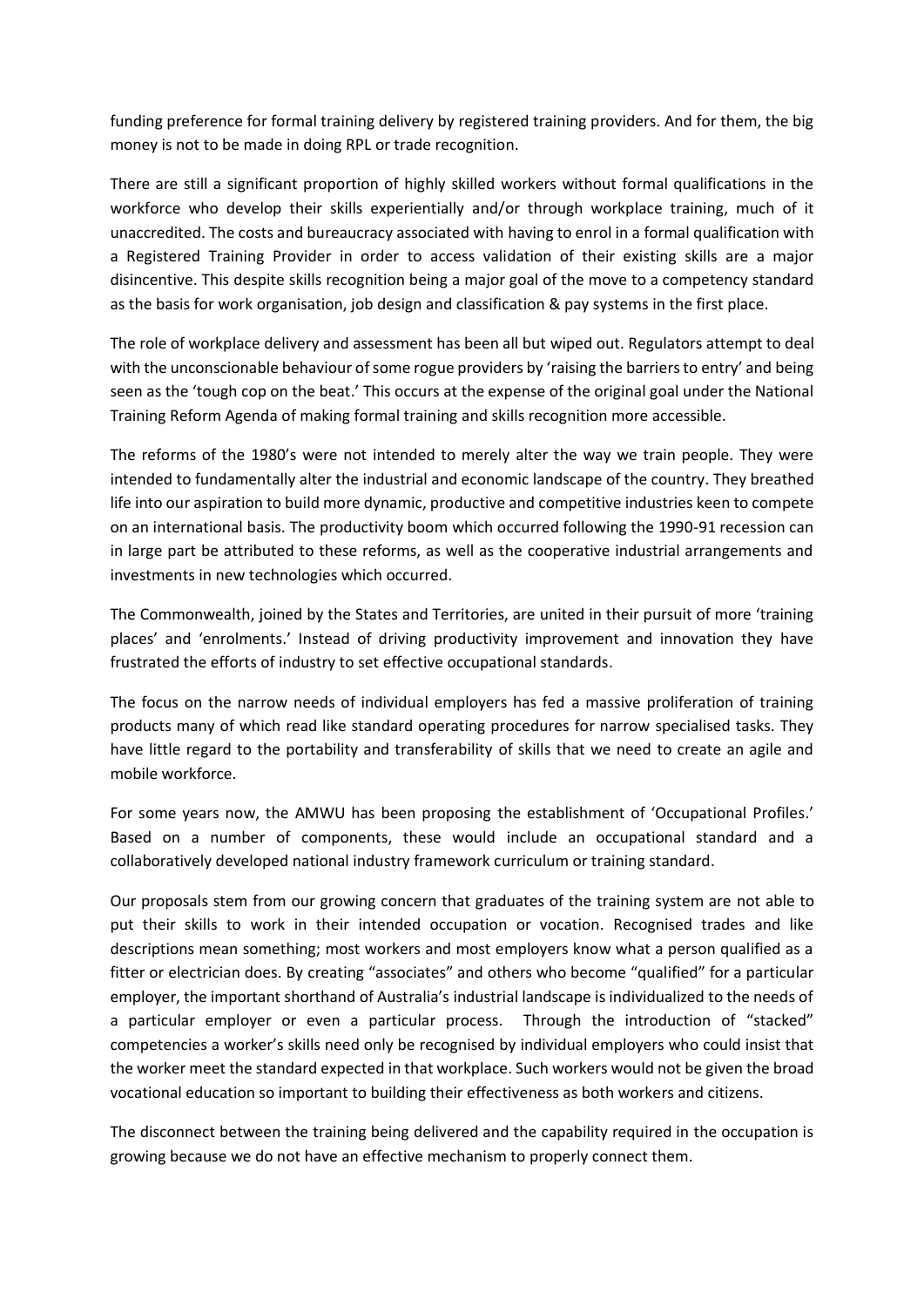If, as the The Macquarie Dictionary defines it, the word vocational means 'of or pertaining to a vocation or occupation', or as the Oxford Dictionary defines it, 'a divine call to, or sense of fitness for, a career or occupation' the renewal of the system must lie in reinvigorating our sense of vocation.

This cannot be limited to training in just the specific skills and knowledge required for a narrowly defined job in a particular workplace. It must also include the underpinning generalist vocational education required to produce thinking, well-rounded and socially resilient workers as citizens.

Our concept of an Occupational Profile contains several important elements:

- Industry level categorisation of jobs and occupations into 2 categories:
	- 1. Occupations where there is a high level of consistency and mobility in the skills and capabilities required and where there is industry consensus that a full nationally recognised Occupational Profile is warranted. These occupations would generally require a qualification and feature:
		- Industry endorsed entry pathways that include non-qualification based prevocational, pre-apprenticeship & VET in Schools programs.
		- Specified competency standards and qualification profiles (linked to definitions in industrial arrangements) that directly reflect the capability needed to perform the work associated with the vocation, and to form the basis for skills recognition of existing workers without qualifications or workers transitioning from industries in decline.
		- Industry-endorsed National Framework Curriculum and Learning & Assessment Plans including plans for the delivery of learning in the workplace, delivery modes and assessment methodologies.
		- Availability for delivery under formal Training Contract arrangements where mandated by industry or otherwise supported by relevant apprentice/trainee regulators.
		- Project-centred, formative assessment regimes based on logical clusters of units that reflect the growing capability of the student/apprentice. These would be negotiated by industry with TAFE and other high-quality industry providers.
		- Formal nationally recognised Qualifications
		- Skills Clusters (Skills Sets, micro-credentials and other nationally recognised training products) designed to logically supplement rather than represent an alternative to a qualification.
		- Priority for public funding for delivery and assessment
		- A definition of the vocation and associated capabilities designed to promote higherlevel skills progression underpinned by higher-level qualifications and/or logical skill clusters. This would support enhanced portability and mobility of skills as well as career progression as occupational requirements evolve.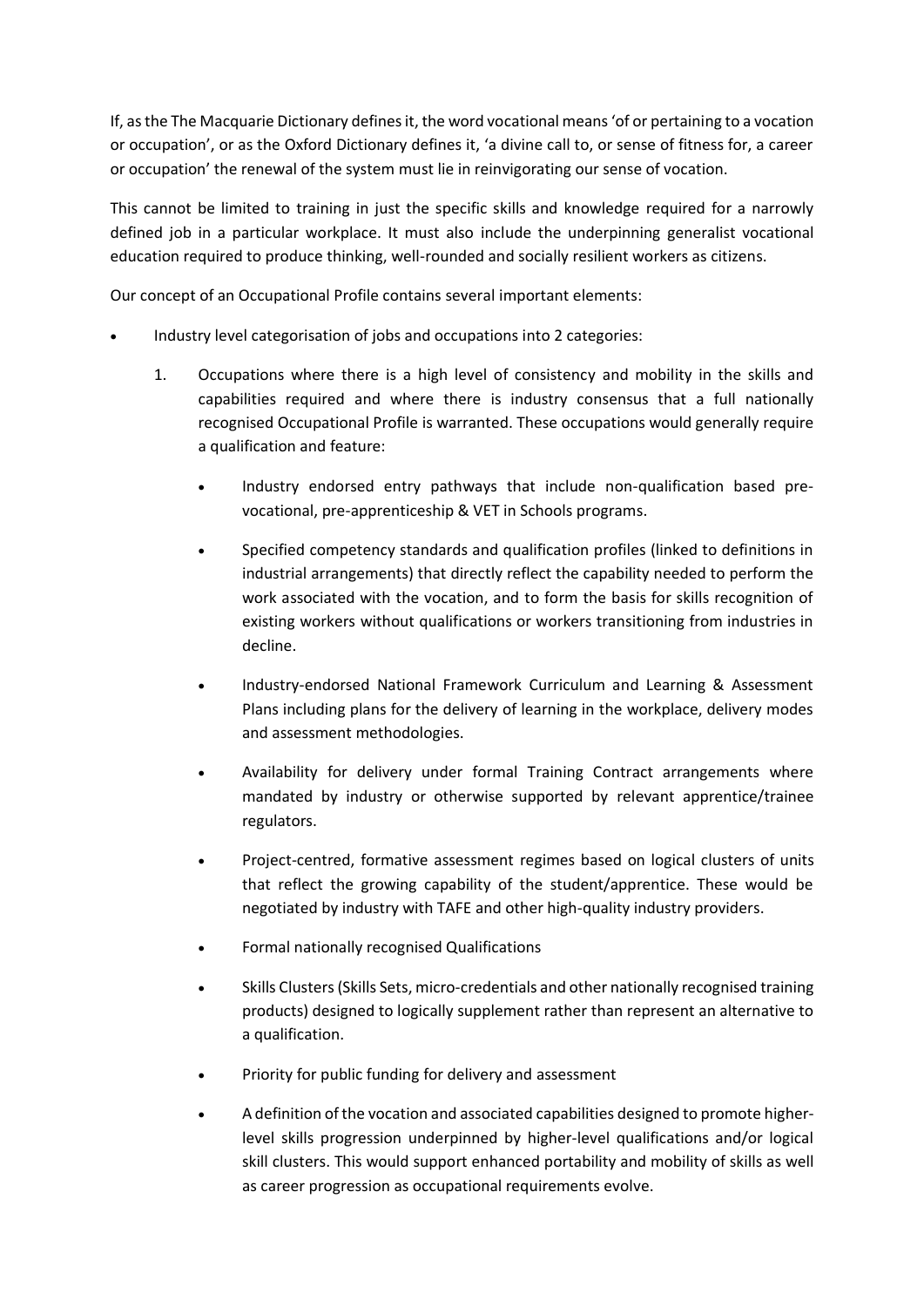- 2. Occupations that may require consistent underpinning foundation and core skills, but the inherent diversity of work associated with the occupation would make an Occupational Profile inappropriate. These occupations may feature:
	- Industry endorsed entry pathways that include non-qualification based prevocational, pre-apprenticeship & VET in Schools programs delivered with public funding support.
	- Workplace-based induction programs.
	- Formal training and assessment against nationally recognised training products on a fee-for-service basis
- Structured and systemic collaboration between the industry bodies responsible for determining the Occupational Standard and the Training System through the establishment of Industry Curriculum Centres of Excellence in each of the Industry Sectors established to determine Occupational Standards with a remit to establish model industry endorsed National Framework Curriculum designed to reflect both the established Occupational Standard, and such other curriculum as might be required to build capability, cognitive, problem solving and other critical core skills required to build resilience and adaptability.
- Structured and systemic collaboration between the industry bodies responsible for determining the Occupational Standard and a restructured National Occupational Skills and Workforce Development Commission bringing together industry, training system and governments in a coherent and integrated way to lead the development of the Australian workforce into the future.

# **Conclusion**

More of the same, in terms of government led 'reform' of the VET system, will lead to more of the same.

The pandemic has shown us we have neither the time, nor the luxury of indulging in ideology if we are to meet the challenges of recovery.

The training 'market' has failed, as it was always going to; even Adam Smith could have told you that. Competition and choice, whether exercised by governments through funding priorities, or employers and/or students through the allure of marketing, were also doomed to fail in a system too often driven by public funding and a profit motive.

The primary weaknesses in our VET system are a lack of certainty in what the system's purpose is leading to a lack of confidence in the system. This in turn fosters an environment of micromanagement and incoherence.

More than anything, we – workers and employers - need certainty.

In the absence of a solid consensus about the purpose of the system, the current approach of governments will fail.